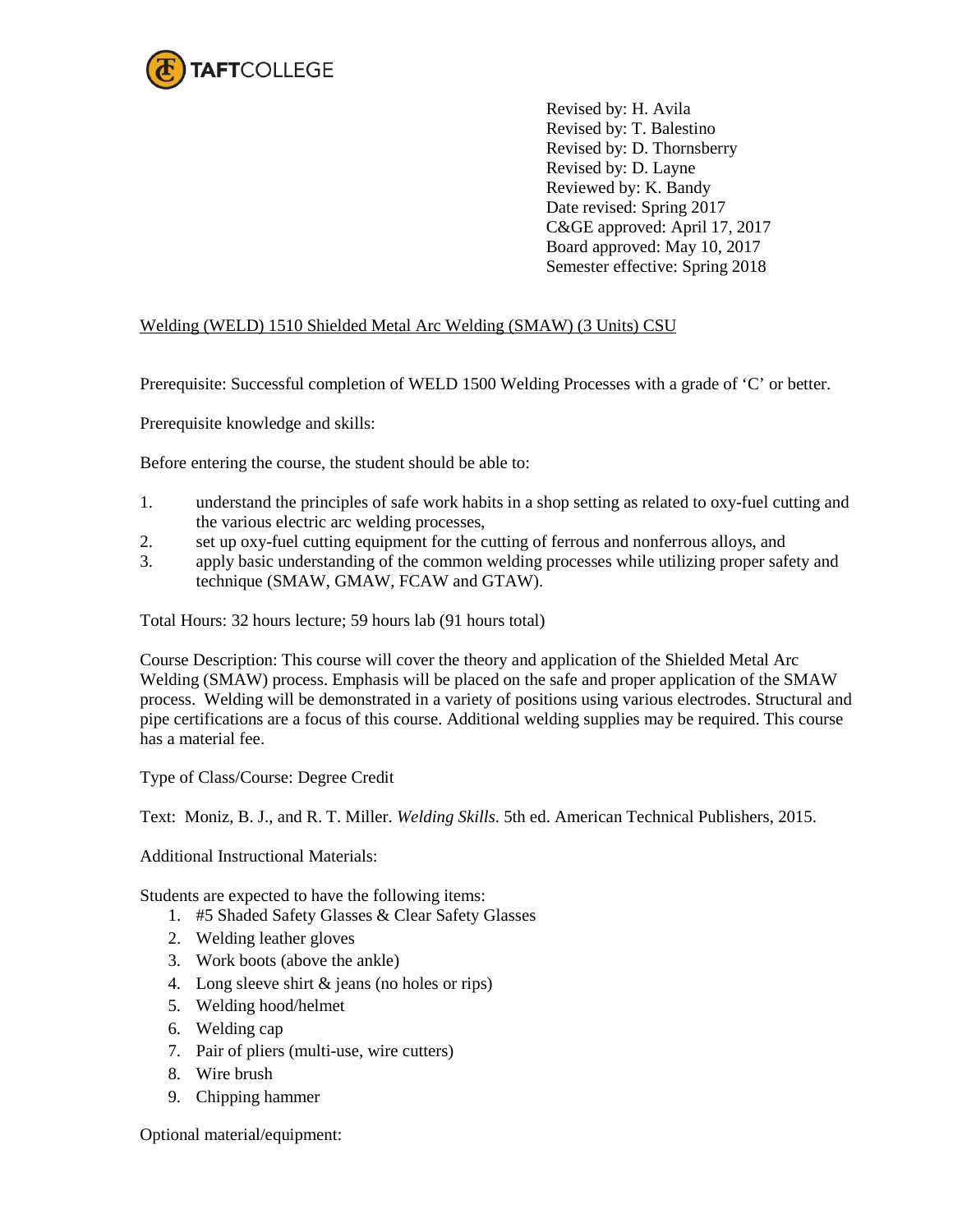

1. Grinder

## Course Objectives:

By the end of the course, a successful student will be able to:

- 1. understand and practice safe work habits in and around a fabrication shop,
- 2. understand and practice safe work habits related to Shielded Metal Arc Welding (SMAW),
- 3. demonstrate the setup, operation and theory related to Shielded Metal Arc Welding (SMAW),
- 4. develop skills and knowledge required to successfully create a proper weldment in a variety of positions while using common welding electrodes, and
- 5. understand various welding codes and test requirements often associated with the Shielded Metal Arc Welding (SMAW) process.

Course Scope and Content: Lecture

| Unit I   | <b>Introduction and Safety Procedures</b><br>Overview<br>A <sub>1</sub><br><b>B.</b><br>Safety related to Shielded Metal Arc Welding (SMAW)                                                                                                                                                                                                                                                                                                                                                                                  |  |
|----------|------------------------------------------------------------------------------------------------------------------------------------------------------------------------------------------------------------------------------------------------------------------------------------------------------------------------------------------------------------------------------------------------------------------------------------------------------------------------------------------------------------------------------|--|
| Unit II  | Shielded Metal Arc Welding (SMAW)<br>A.<br>Equipment<br><b>B.</b><br>Setup and Operation                                                                                                                                                                                                                                                                                                                                                                                                                                     |  |
| Unit III | <b>Weld Joints</b><br>Different design<br>Α.<br>Non-destructive and Destructive<br>$\mathbf{B}$ .                                                                                                                                                                                                                                                                                                                                                                                                                            |  |
| Unit IV  | Shielded Metal Arc Welding (SMAW) Weld progression<br>X block<br>Α.<br><b>B.</b><br>Plate<br>C.<br>Pipe                                                                                                                                                                                                                                                                                                                                                                                                                      |  |
| Unit V   | Electrode Selection and Specification<br>Electrode identification<br>A <sub>1</sub><br><b>B.</b><br>Process-uphill/downhill<br>$C_{\cdot}$<br>Composition and requirements                                                                                                                                                                                                                                                                                                                                                   |  |
| Unit VI  | <b>Welding Positions and Sequencing</b><br>X blocks<br>A.<br>1. Flat, horizontal, vertical down, and overhead. 6010<br>2. Flat, horizontal, vertical up, and overhead. 7018<br><b>B.</b><br>Plate<br>1. Practice open root downhill. Repeat until instructed to move on. 6010<br>2. Fill and cap uphill. Repeat until instructed to move on. 7018<br>C.<br>$TEST - D1.1$ test on plate<br>D.<br>Open root downhill 6010, 7018 fill and cap. (Certified by third party inspector)<br>Ε.<br>Pipe welding<br>F.<br><b>Sizes</b> |  |
| Unit VII | <b>Welding Standards</b><br>Codes<br>А.<br><b>B.</b><br><b>Standards and Costs</b>                                                                                                                                                                                                                                                                                                                                                                                                                                           |  |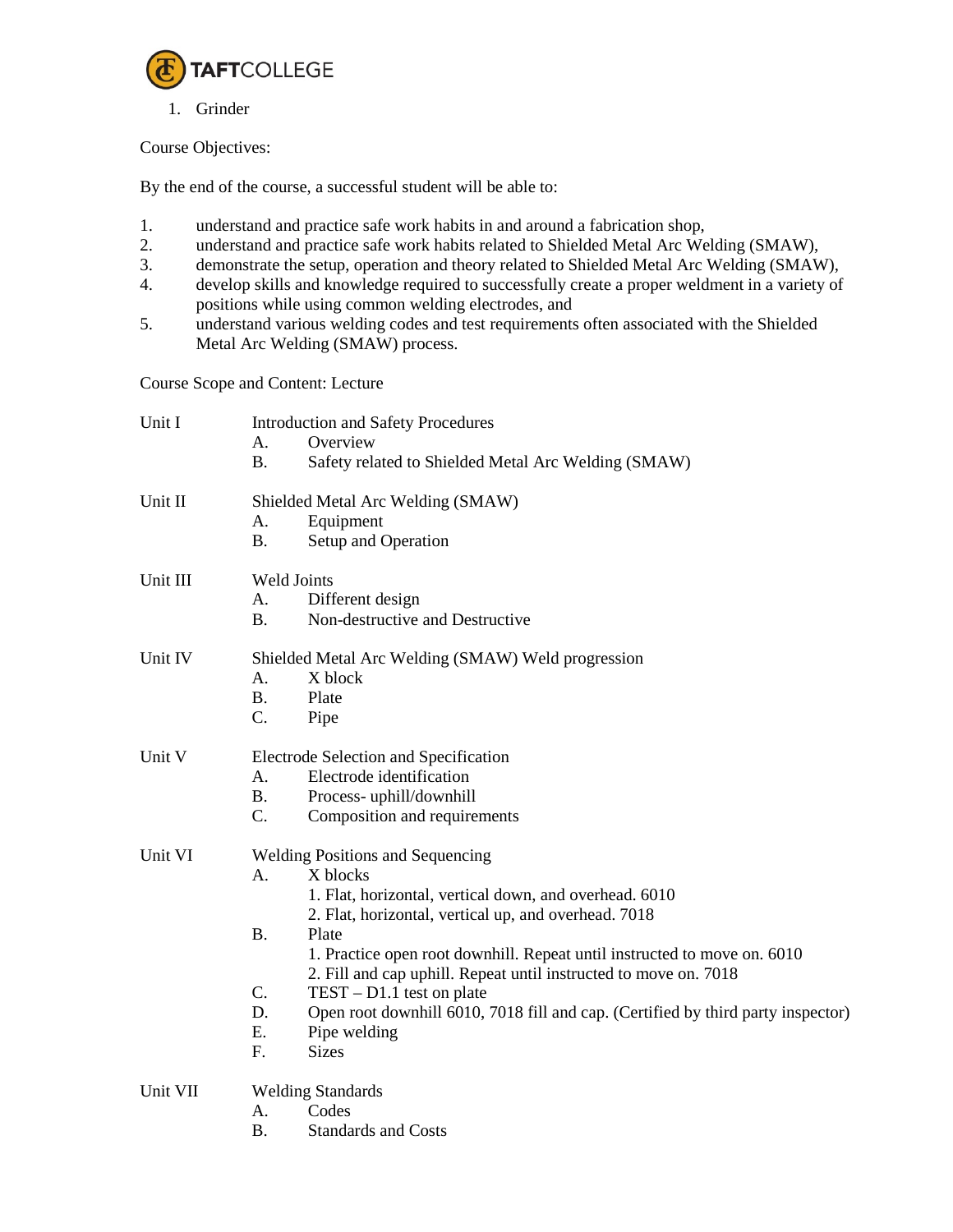

| Unit VIII | <b>Weld Quality</b><br>Testing<br>А.<br>Inspection of welds<br>Β.                                                                                                         |  |
|-----------|---------------------------------------------------------------------------------------------------------------------------------------------------------------------------|--|
| Unit IX   | <b>Welder Code Testing</b><br>Certification<br>А.<br>Qualification<br><b>B.</b>                                                                                           |  |
| Unit X    | <b>Welding Careers and Future Training</b><br>A. Future training opportunities<br>B. Possible career options and types                                                    |  |
|           | Course Scope and Content: Laboratory                                                                                                                                      |  |
| Unit I    | Shielded Metal Arc Welding (SMAW) Safety<br>Perform Job Safety Analysis (JSA)<br>A.<br>Demonstrate safe operation of tools and equipment<br>Β.                            |  |
| Unit II   | Shielded Metal Arc Welding (SMAW)<br>Perform adjustments and fine-tuning of equipment<br>A.<br>Setup and Operation<br>B.                                                  |  |
| Unit III  | Weld Joints<br>Performing welds on different joints<br>A.<br><b>B.</b><br>Identifying Non-destructive and Destructive                                                     |  |
| Unit IV   | Shielded Metal Arc Welding (SMAW) Weld progression<br>Perform SMAW on X block<br>A.<br>Perform SMAW on Plate<br>В.<br>C.<br>Perform SMAW on Pipe                          |  |
| Unit V    | Electrode Selection and Application<br>Identifying electrodes<br>A.<br>Applying electrode knowledge<br>B.                                                                 |  |
| Unit VI   | <b>Welding Positions and Sequencing</b><br>X blocks<br>А.<br>1. Flat, horizontal, vertical down and overhead. 6010<br>2. Flat, horizontal, vertical up and overhead. 7018 |  |
|           | B.<br>Plate<br>1. Practice open root downhill. 6010<br>2. Fill and cap uphill. 7018                                                                                       |  |
|           | C.<br>$TEST - D1.1$ test on plate<br>D.<br>Open root downhill 6010, 7018 fill and cap. (Certified by third party inspector)<br>Ε.<br>Pipe welding<br>F.<br><b>Sizes</b>   |  |
|           |                                                                                                                                                                           |  |

Learning Activities Required Outside of Class:

The students in this class will spend a minimum of 6 hours per week outside regular class time doing the following: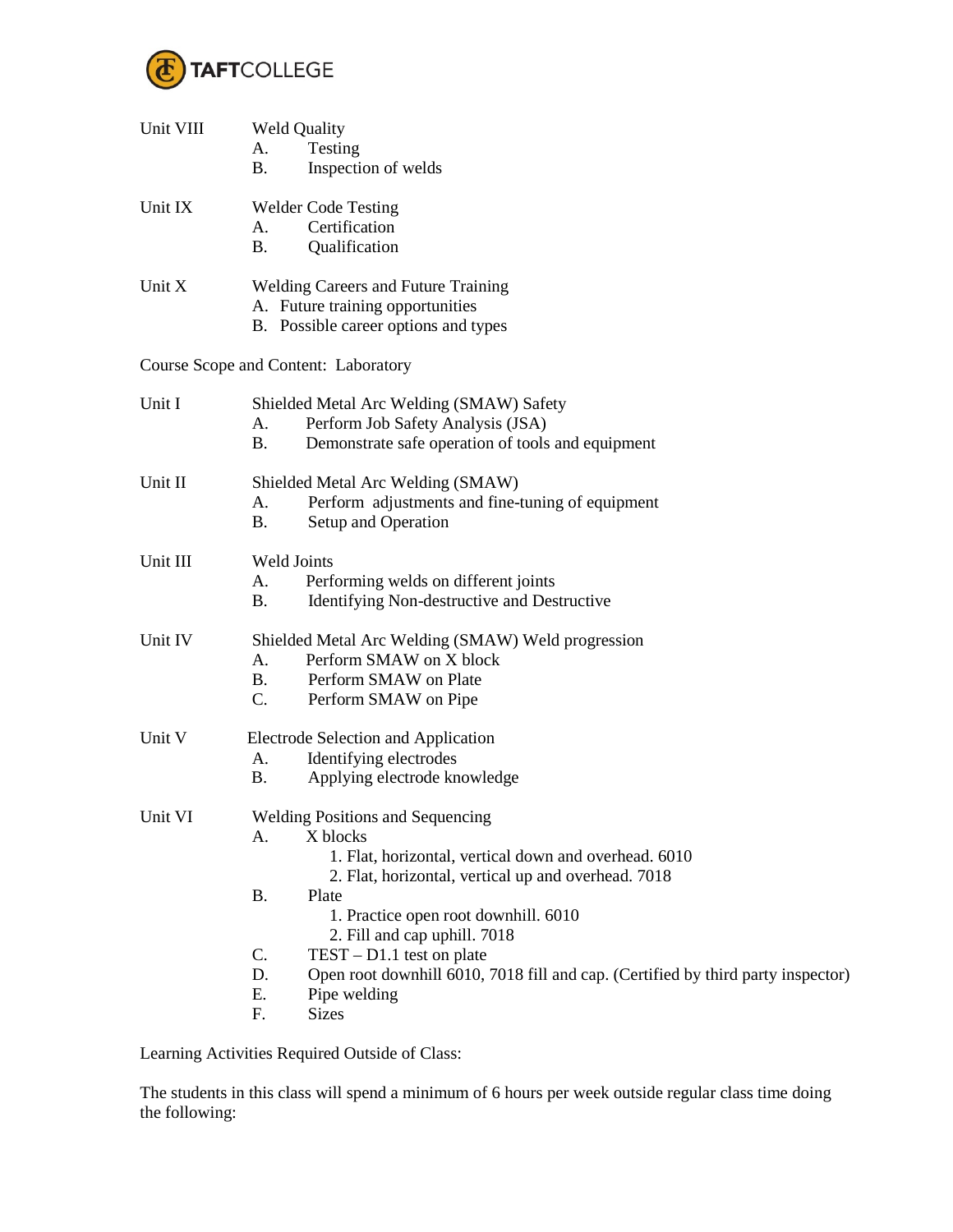

- 1. Assigned readings from the text
- 2. Completing the necessary assignments

## Methods of Instruction:

- 1. Lecture and discussion
- 2. Group Activities/ Projects
- 3. Presentations
- 4. Guest lectures/ presentations
- 5. Laboratory activities
- 6. Class discussions

Methods of Evaluation:

- 1. Computational and non-computational problem-solving demonstrations
- 2. Skill demonstrations
- 3. Formative and summative examinations
- 4. Quizzes
- 5. Participation
- 6. Individual and group exercises and projects
- 7. Reports and written assignments
- 8. Oral Presentation

Laboratory Category: Extensive Laboratory

Pre delivery criteria: All of the following criteria are met by this lab.

- 1. Curriculum development for each lab.
- 2. Published schedule of individual laboratory activities.
- 3. Published laboratory activity objectives.
- 4. Published methods of evaluation.
- 5. Supervision of equipment maintenance, laboratory setup, and acquisition of lab materials and supplies.

During laboratory activity of the laboratory: All of the following criteria are met by this lab.

- 1. Instructor is physically present in lab when students are performing lab activities.
- 2. Instructor is responsible for active facilitation of laboratory learning.
- 3. Instructor is responsible for active delivery of curriculum.
- 4. Instructor is required for safety and mentoring of lab activities.
- 5. Instructor is responsible for presentation of significant evaluation.

Post laboratory activity of the laboratory: All of the following criteria are met by this lab.

- 1. Instructor is responsible for personal evaluation of significant student outcomes (lab exercises, exams, practicals, notebooks, portfolios, etc.) that become a component of the student grade that cover the majority of lab exercises performed during the course.
- 2. Instructor is responsible for supervision of laboratory clean-up of equipment and materials.

## Supplemental Data:

| TOP Code: | 095650: Welding Technology |
|-----------|----------------------------|
|           |                            |